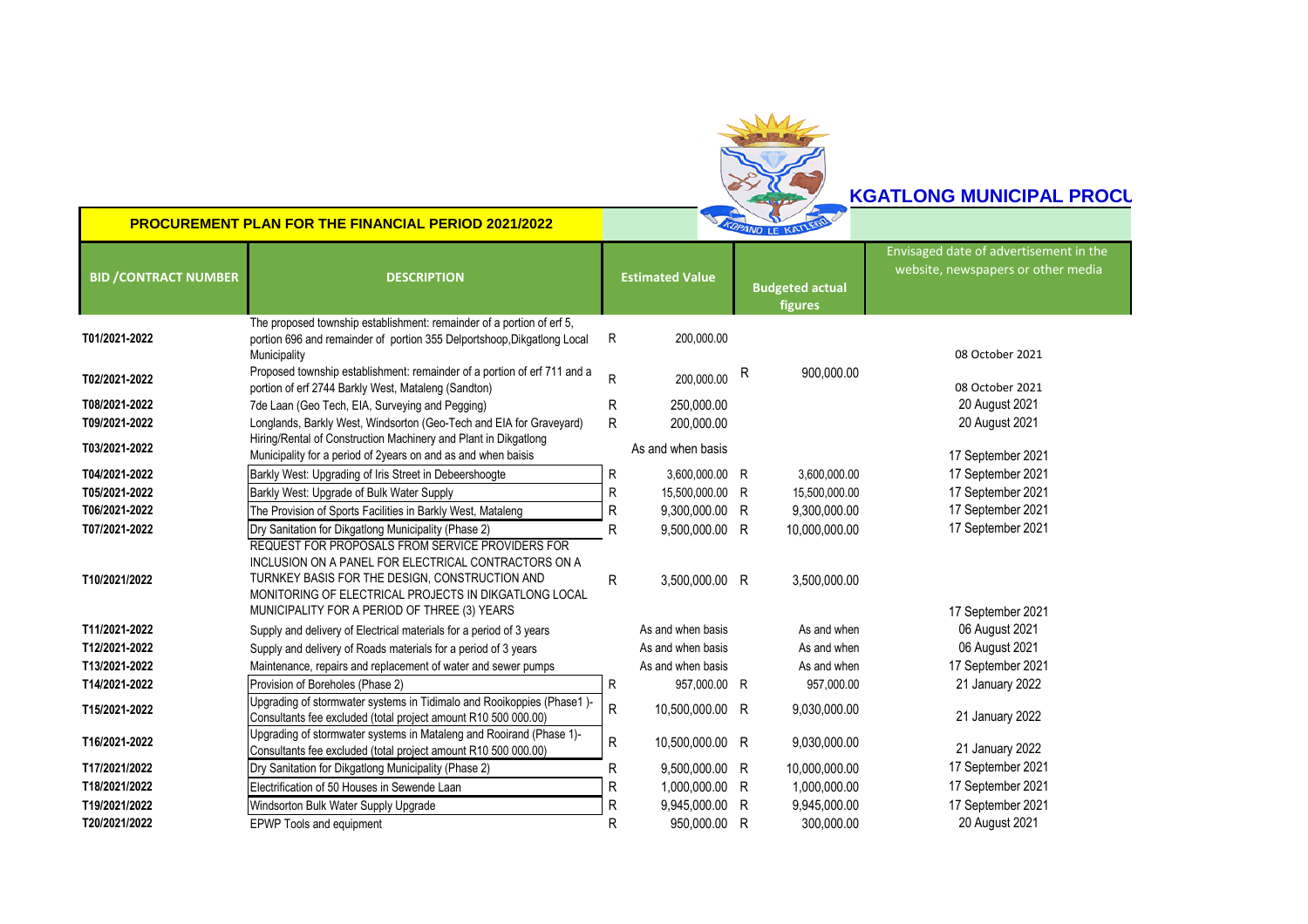| T21/2021/2022   | Supply and Delivery of New Vehicles                    | 5.000.000.00 R  | 5.000.000.00  | 08 October 2021   |
|-----------------|--------------------------------------------------------|-----------------|---------------|-------------------|
| FIN01/2021/2022 | Repairs and maintenance to Delportshoop Library        | 500,000.00 R    | 300.000.00    | 23 July 2021      |
| FIN02/2021/2022 | Supply and delivery of Laptops                         | 350,000.00 R    | 48.000.00     | 23 July 2021      |
| FIN03/2021/2022 | Repairs and maintenance to Stores building             | 1.000.000.00 R  | 600.000.00    | 03 September 2021 |
| FIN04/2021/2022 | Supply and Delivery of a mobile library                | 300,000.00 R    | 200.000.00    | 23 July 2021      |
| FIN05/2021/2021 | Purchase of Office Furniture                           | 450,000.00 R    | 170,000.00    | 03 September 2021 |
| FIN06/2021/2021 | Supply, Delivery, Fitment and Balancing of Tyres       | 400,000,00 R    | 1.500.000.00  | 15 October 2021   |
| FIN07/2021/2022 | Repairs and maintenance of municpal houses chalet      | 500.000.00      |               | 03 September 2021 |
| FIN08/2021/2022 | Repairs and maintenance of Delportshoop community hall | 250,000.00 R    | 600.000.00    | 03 September 2021 |
| COR01/2021/2022 | Provision of Security services for a period of 3 years | 10.000.000.00 R | 10.000.000.00 | 04 March 2022     |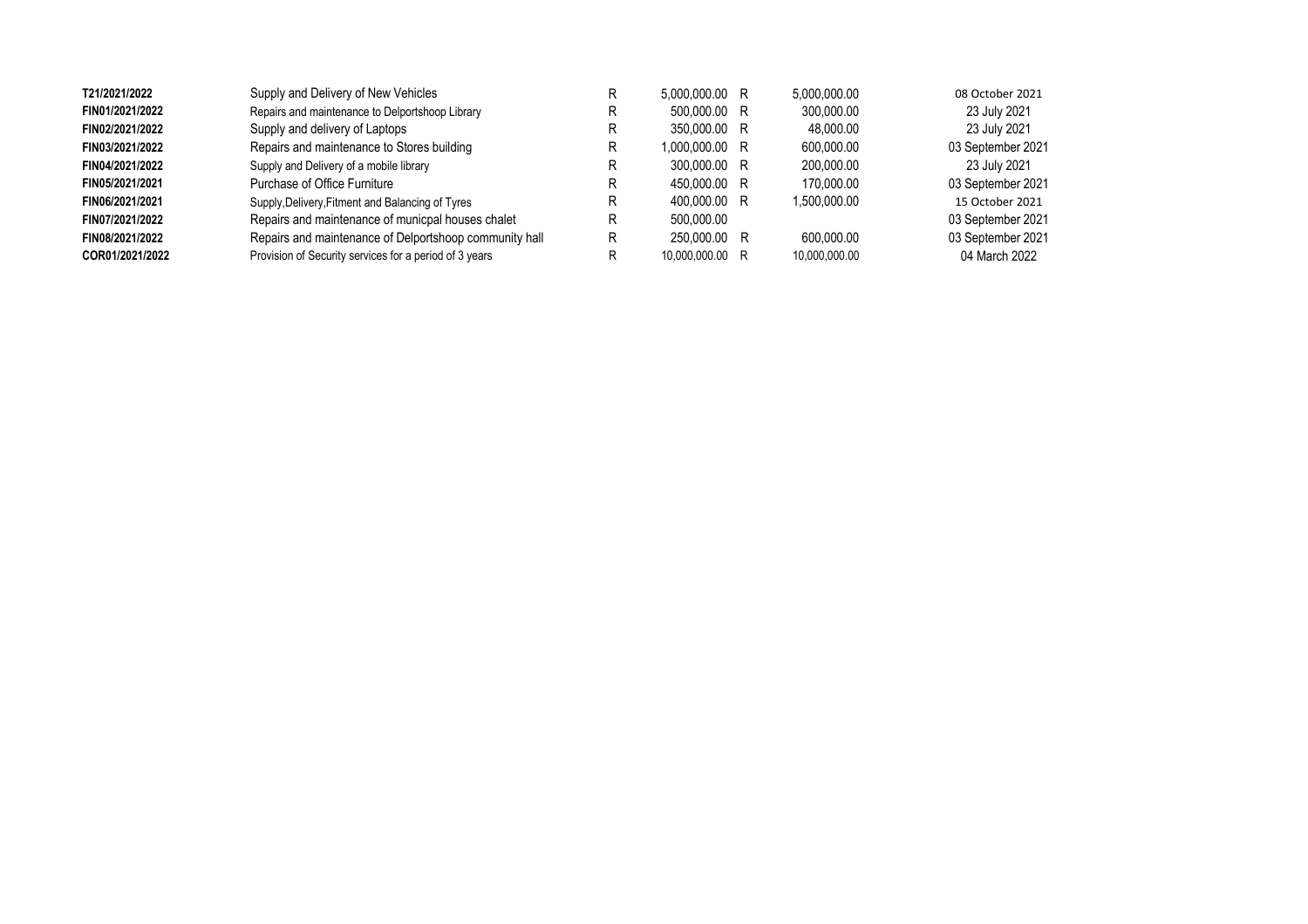| <b>IREMENT PLAN</b>           |                         |                                      |                                    |
|-------------------------------|-------------------------|--------------------------------------|------------------------------------|
|                               |                         |                                      |                                    |
| Envisaged closing date of bid | Envisaged date of award | <b>Envisaged Contract Start Date</b> | <b>Estimated Contract Duration</b> |
| 28 October 2021               | November 2021           | November 2021                        | Once-off                           |
| 28 October 2021               | November 2021           | November 2021                        | Once-off                           |
| 09 September 2021             | September 2021          | 09 September 2021                    | Once-off                           |
| 09 September 2021             | September 2021          | 08 October 2021                      | Once-off                           |
| 08 October 2021               | December 2021           | 03 January 2022                      | 2 years                            |
| 08 October 2021               | November 2021           | 08 October 2021                      | Once-off                           |
| 01 November 2021              | November 2021           | 01 November 2021                     | Once-off                           |
| 08 October 2021               | October 2021            | 08 October 2021                      | Once-off                           |
| 08 October 2021               | October 2021            | 08 October 2021                      | Once-off                           |
| 08 October 2021               | October 2021            | 09 September 2021                    | 3 years                            |
| 26 August 2021                | September 2021          | 26 August 2021                       | 3 years                            |
| 26 August 2021                | September 2021          | 26 August 2021                       | 3 years                            |
| 08 October 2021               | November 2021           | 08 October 2021                      | 2 years                            |
| 10 February 2022              | March 2022              | 10 February 2022                     | Once-off                           |
| 10 February 2022              | March 2022              | 10 February 2022                     | March 2022                         |
| 10 February 2022              | March 2022              | 10 February 2022                     | <b>March 2022</b>                  |
| 08 October 2021               | October 2021            | 08 October 2021                      | October 2021                       |
| 08 October 2021               | October 2021            | 08 October 2021                      | October 2021                       |
| 08 October 2021               | October 2021            | November 2021                        | Once-off                           |
| 09 September 2021             | September 2021          | November 2021                        | Once-off                           |